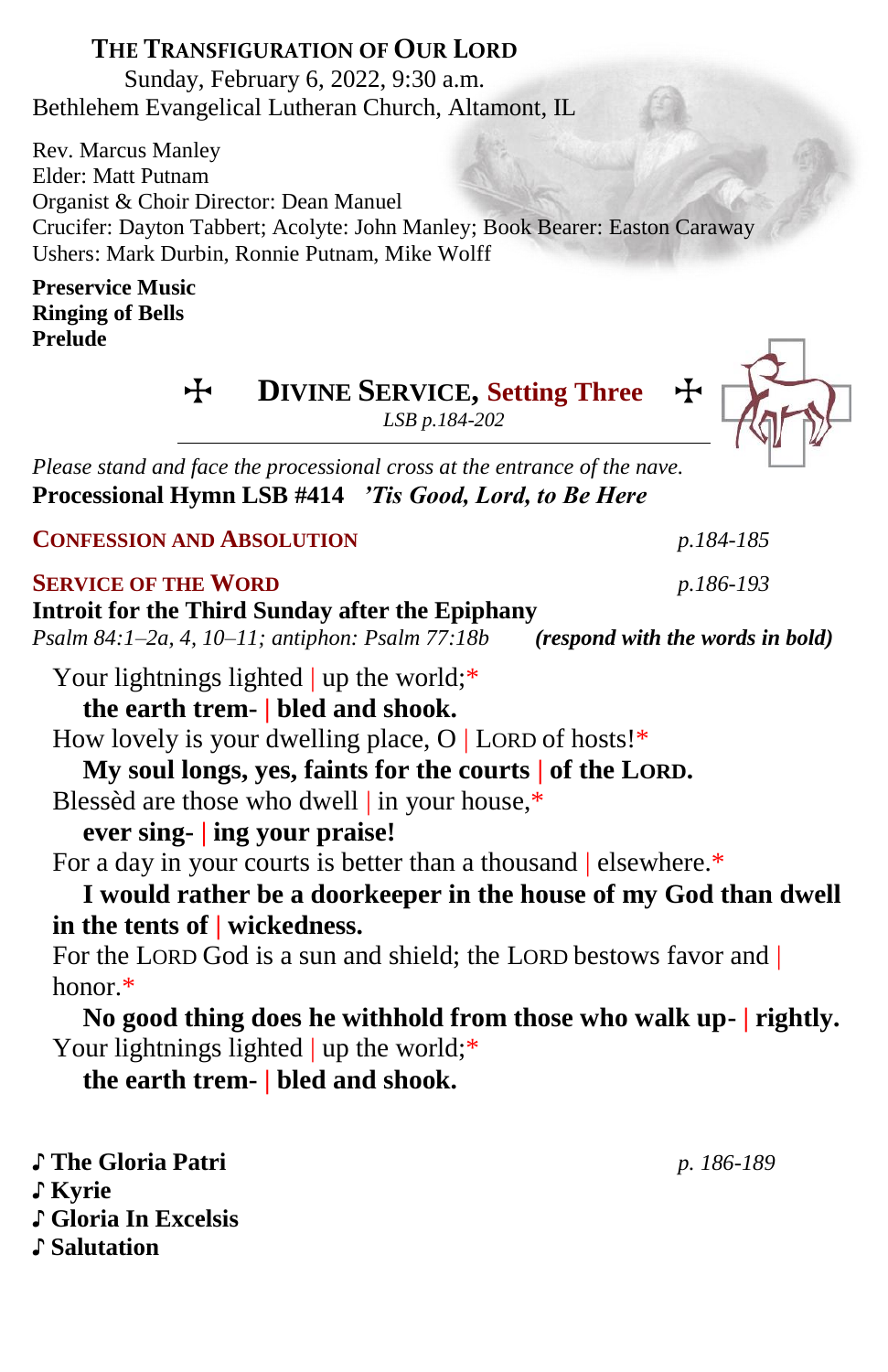## **Collect for the Transfiguration of Our Lord**

P: Let us pray: O God, in the glorious transfiguration of Your beloved Son You confirmed the mysteries of the faith by the testimony of Moses and Elijah. In the voice that came from the bright cloud You wonderfully foreshowed our adoption by grace. Mercifully make us co-heirs with the King in His glory and bring us to the fullness of our inheritance in heaven; through the same Jesus Christ, our Lord, who lives and reigns with You and the Holy Spirit, one God, now and forever.

# **C: ♪ Amen**

#### *Please be seated*

#### **Old Testament Reading: Exodus 34:29-35**

 $29$ When Moses came down from Mount Sinai, with the two tablets of the testimony in his hand as he came down from the mountain, Moses did not know that the skin of his face shone because he had been talking with God. <sup>30</sup>Aaron and all the people of Israel saw Moses, and behold, the skin of his face shone, and they were afraid to come near him. <sup>31</sup>But Moses called to them, and Aaron and all the leaders of the congregation returned to him, and Moses talked with them. <sup>32</sup>Afterward all the people of Israel came near, and he commanded them all that the LORD had spoken with him in Mount Sinai. <sup>33</sup>And when Moses had finished speaking with them, he put a veil over his face.

<sup>34</sup>Whenever Moses went in before the LORD to speak with him, he would remove the veil, until he came out. And when he came out and told the people of Israel what he was commanded,  $35$ the people of Israel would see the face of Moses, that the skin of Moses' face was shining. And Moses would put the veil over his face again, until he went in to speak with him.

P: This is the Word of the Lord.

**C: Thanks be to God.**

## **Epistle Reading**: **2 Peter 1:16-21**

<sup>16</sup>For we did not follow cleverly devised myths when we made known to you the power and coming of our Lord Jesus Christ, but we were eyewitnesses of his majesty. <sup>17</sup>For when he received honor and glory from God the Father, and the voice was borne to him by the Majestic Glory, "This is my beloved Son, with whom I am well pleased," <sup>18</sup>we ourselves heard this very voice borne from heaven, for we were with him on the holy mountain. <sup>19</sup>And we have something more sure, the prophetic word, to which you will do well to pay attention as to a lamp shining in a dark place, until the day dawns and the morning star rises in your hearts,  $20$ knowing this first of all, that no prophecy of Scripture comes from someone's own interpretation. <sup>21</sup>For no prophecy was ever produced by the will of man, but men spoke from God as they were carried along by the Holy Spirit.

P: This is the Word of the Lord.

# **C: Thanks be to God.**

#### *Please stand*

 **C: ♪** *Alleluia. Alleluia. Alleluia.*

 **Holy Gospel: Matthew 17:1-9**

P: The Holy Gospel according to St. Matthew, the seventeenth chapter.

**C:** *♪ Glory be to Thee, O Lord.*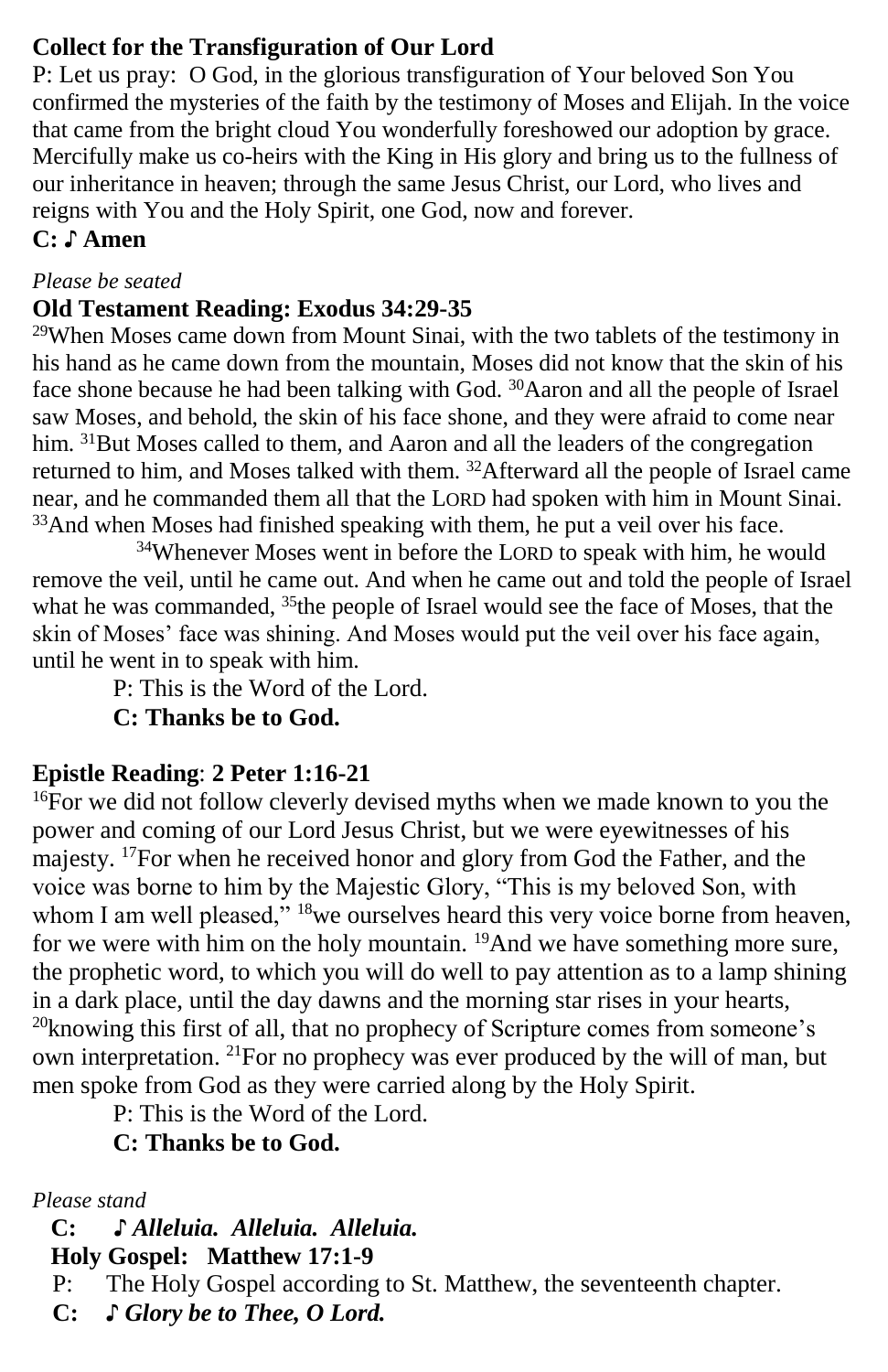<sup>1</sup>After six days Jesus took with him Peter and James, and John his brother, and led them up a high mountain by themselves. <sup>2</sup>And he was transfigured before them, and his face shone like the sun, and his clothes became white as light. <sup>3</sup>And behold, there appeared to them Moses and Elijah, talking with him. <sup>4</sup>And Peter said to Jesus, "Lord, it is good that we are here. If you wish, I will make three tents here, one for you and one for Moses and one for Elijah." <sup>5</sup>He was still speaking when, behold, a bright cloud overshadowed them, and a voice from the cloud said, "This is my beloved Son, with whom I am well pleased; listen to him." <sup>6</sup>When the disciples heard this, they fell on their faces and were terrified. <sup>7</sup>But Jesus came and touched them, saying, "Rise, and have no fear." <sup>8</sup>And when they lifted up their eyes, they saw no one but Jesus only.

<sup>9</sup>And as they were coming down the mountain, Jesus commanded them, "Tell no one the vision, until the Son of Man is raised from the dead."

P: This is the Gospel of the Lord.

#### **C:** ♪ **Praise be to Thee, O Christ.**

#### **Nicene Creed** *p. 191*

*Please be seated*

# **Hymn of the Day LSB #413** *O Wondrous Type! O Vision Fair*

*stz. 1 & 2 – Ministry of Music stz. 3, 4, & 5 – Congregation*

**Sermon Text: Matthew 17:1-9** 

Title: "*A Good Jesus Stand*"

Outline:

## **JESUS' TRANSFIGURATION GIVES US A VIEW AND KEEPS US IN VIEW OF JESUS' RESURRECTION UNTIL OUR OWN RESURRECTION.**

- I. The transfiguration is the snapshot of Jesus' divinity that God gives you to view Jesus' resurrection and your own.
- II. The transfiguration keeps you in view of the resurrection while your in the valley of a worldly life of suffering.

*Please stand*

## ♪ **Offertory** *p. 192-193*

*Please be seated* **Offering** 

*Please stand as the offering plates are brought forward during the offering hymn* **Offering Hymn #781** *We Give Thee But Thine Own v. 1 & 2*

## **Prayer of the Church**

*Response after each petition of the prayer:*

P: Lord, in your mercy,

**C: hear our prayer**